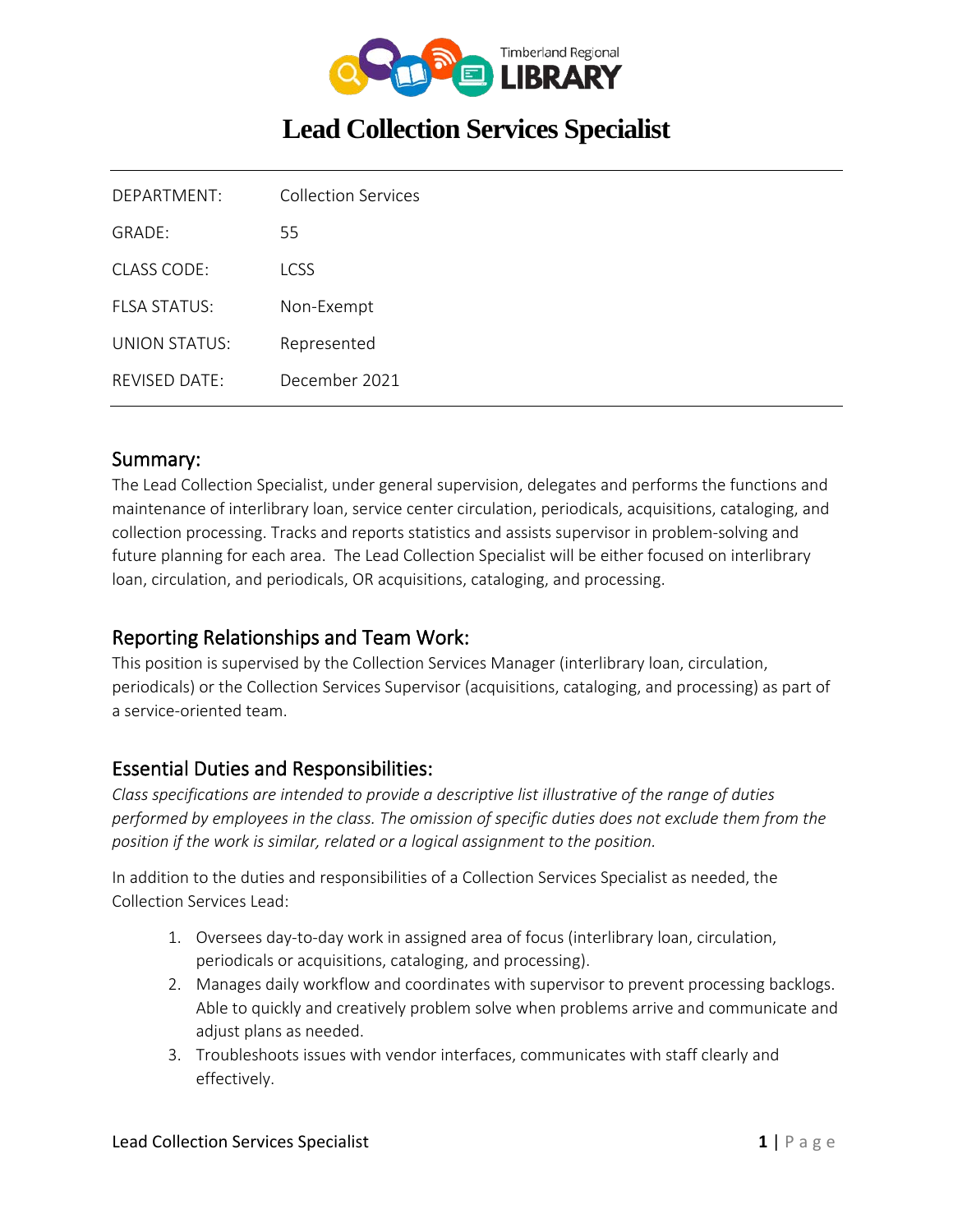- 4. Ensures documentation is complete and up to date so employees can complete their tasks efficiently and effectively.
- 5. Continuously reviews workflows and systems to improve service to patrons and staff.
- 6. Keeps informed of and actively seeks updates and information on current software and technology used in the department. Able to suggest implementations and provide a clear rationale of why and how we should implement a change in workflow or new technology.
- 7. Ability to project plan and lead a specific project related to any of these areas: interlibrary loan, circulation, periodicals or acquisitions, cataloging, and processing.
- 8. Delegates, maintains, and processes problem reporting lists and emails for each area and ensures timely response and resource allocation as needed.
- 9. Performs other duties as assigned.

# Core Skills and Qualities:

*Complete definitions are included on the TRL evaluation form. Employees are expected to demonstrate the following qualities at all times:*

- 1. Establish and maintain effective working relationships with internal staff, outside organizations, and the general public.
- 2. Positively reflect TRL's mission, vision, and values to the staff and public.
- 3. Effective organizational and time management skills, including the ability to multitask, manage multiple projects at the same time and adapt to changing priorities to meet demands of the department.
- 4. Communicate effectively verbally and in writing.
- 5. Demonstrate quality customer service.
- 6. Exhibit reliability and dependability. Demonstrate punctuality and regular and consistent attendance.
- 7. Demonstrate a positive attitude and flexibility.
- 8. Work well with others, show respect, contribute to the team.

# Required Knowledge, Skills, and Abilities:

*Employees are expected to perform or possess the following:*

- 1. Ability to work independently and innovatively in a variety of situations.
- 2. Understanding of acquisitions, cataloging, circulation/delivery, interlibrary loan, and collection maintenance principles and procedures.
- 3. Library processes, policies, and procedures relative to areas of assignment.
- 4. Industry rules and standards governing collection management activities.
- 5. Customer service standards and procedures.
- 6. Participating in the development/implementation of departmental goals, policies, and procedures.
- 7. Establishing and maintaining effective working relationships with library and department staff, other library systems, library patrons, volunteers, Friends organizations and Boards, vendors and professional organizations.